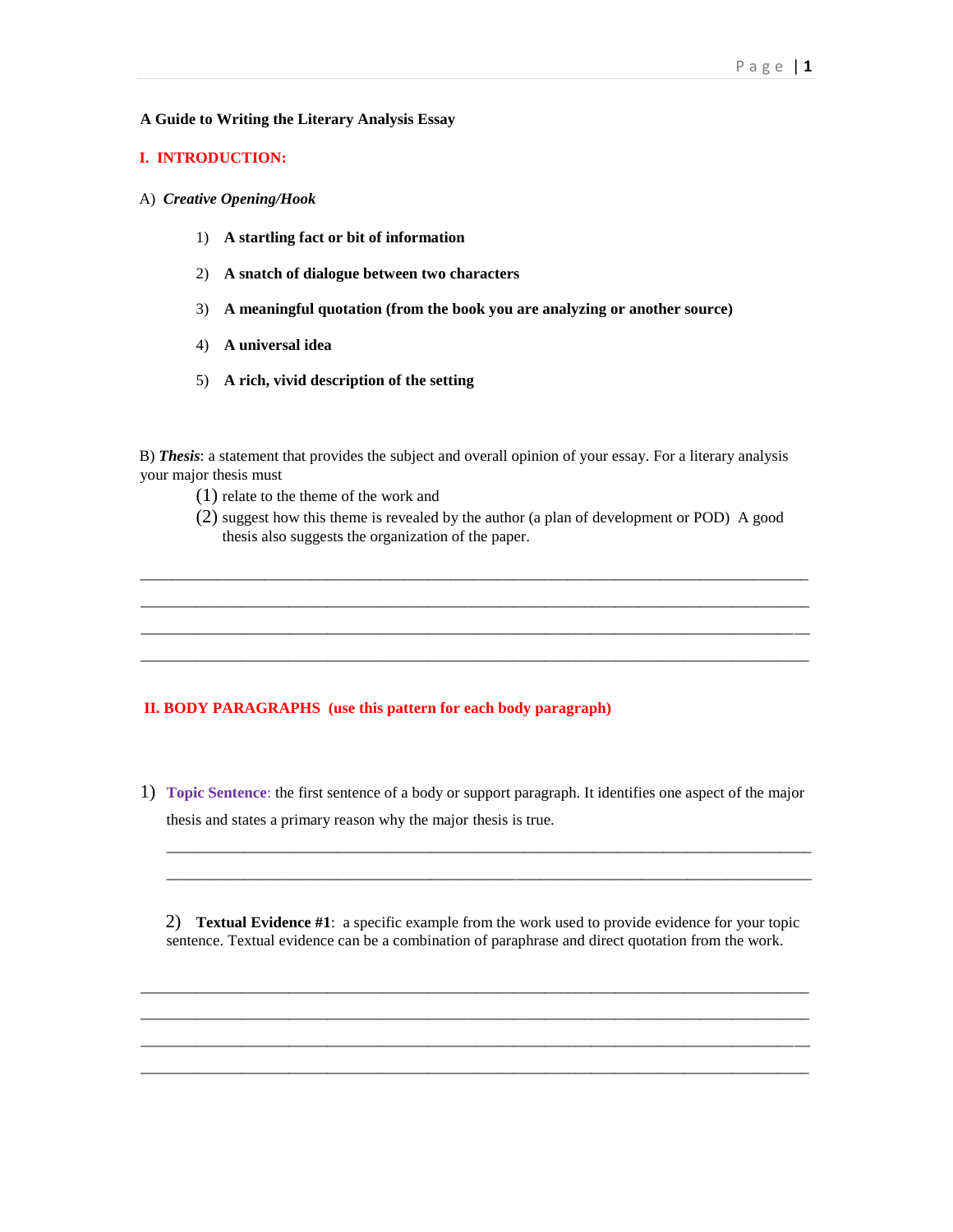3) Commentary (2-3 sentences):

4) Transitions: words or phrases that connect or "hook" one idea to the next, both between and within paragraphs. Transition devices include using connecting words as well as repeating key words or using synonyms.

5) Lead-In: phrase or sentence that prepares the reader for textual evidence by introducing the speaker, setting, and/or situation.

6) Textual Evidence #2

7) Commentary on TE #2 (2-3 sentences):

8) Clincher/Concluding Sentence: last sentence of the body paragraph. It concludes the paragraph by tying the textual evidence and commentary back to the thesis.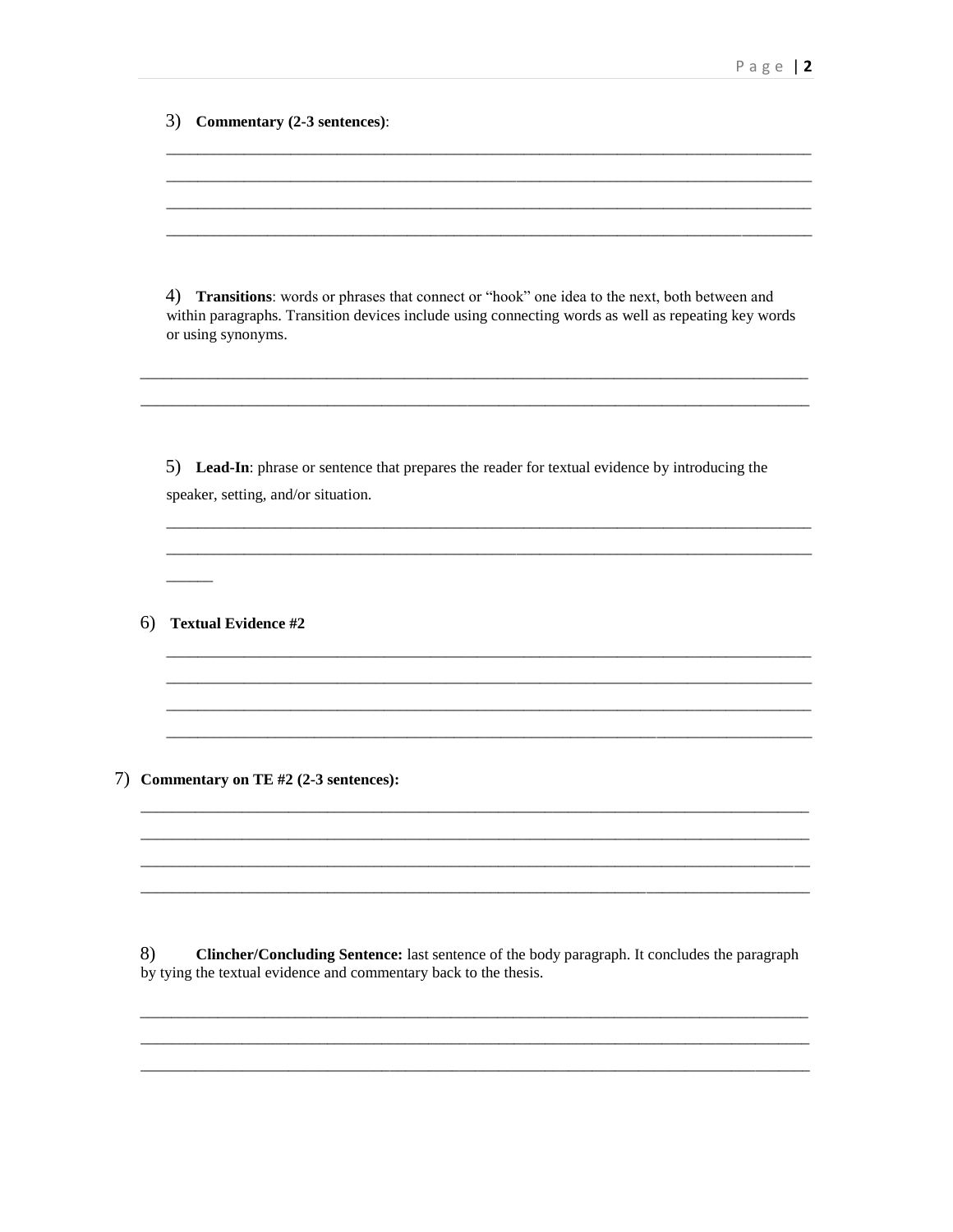9) Topic Sentence: the first sentence of a body or support paragraph. It identifies one aspect of the major thesis and states a primary reason why the major thesis is true.

10) Textual Evidence #1: a specific example from the work used to provide evidence for your topic sentence. Textual evidence can be a combination of paraphrase and direct quotation from the work.

11) Commentary (2-3 sentences):

12) Transitions: words or phrases that connect or "hook" one idea to the next, both between and within paragraphs. Transition devices include using connecting words as well as repeating key words or using synonyms.

13) Lead-In: phrase or sentence that prepares the reader for textual evidence by introducing the speaker, setting, and/or situation.

14) Textual Evidence #2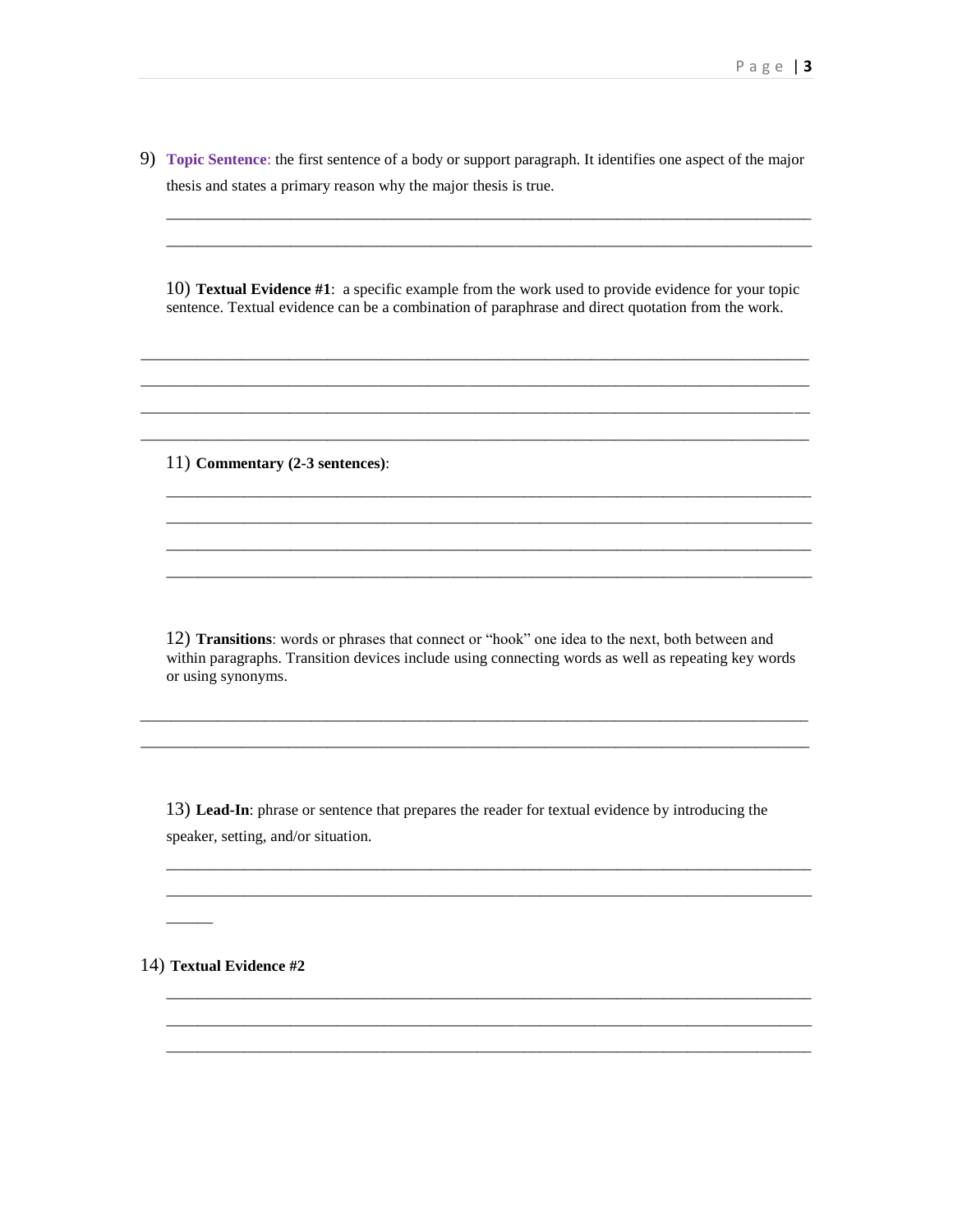15) Commentary on TE #2 (2-3 sentences):

16) Clincher/Concluding Sentence: last sentence of the body paragraph. It concludes the paragraph by tying the textual evidence and commentary back to the thesis.

17) Topic Sentence: the first sentence of a body or support paragraph. It identifies one aspect of the major thesis and states a primary reason why the major thesis is true.

18) Textual Evidence #1: a specific example from the work used to provide evidence for your topic sentence. Textual evidence can be a combination of paraphrase and direct quotation from the work.

19) Commentary (2-3 sentences):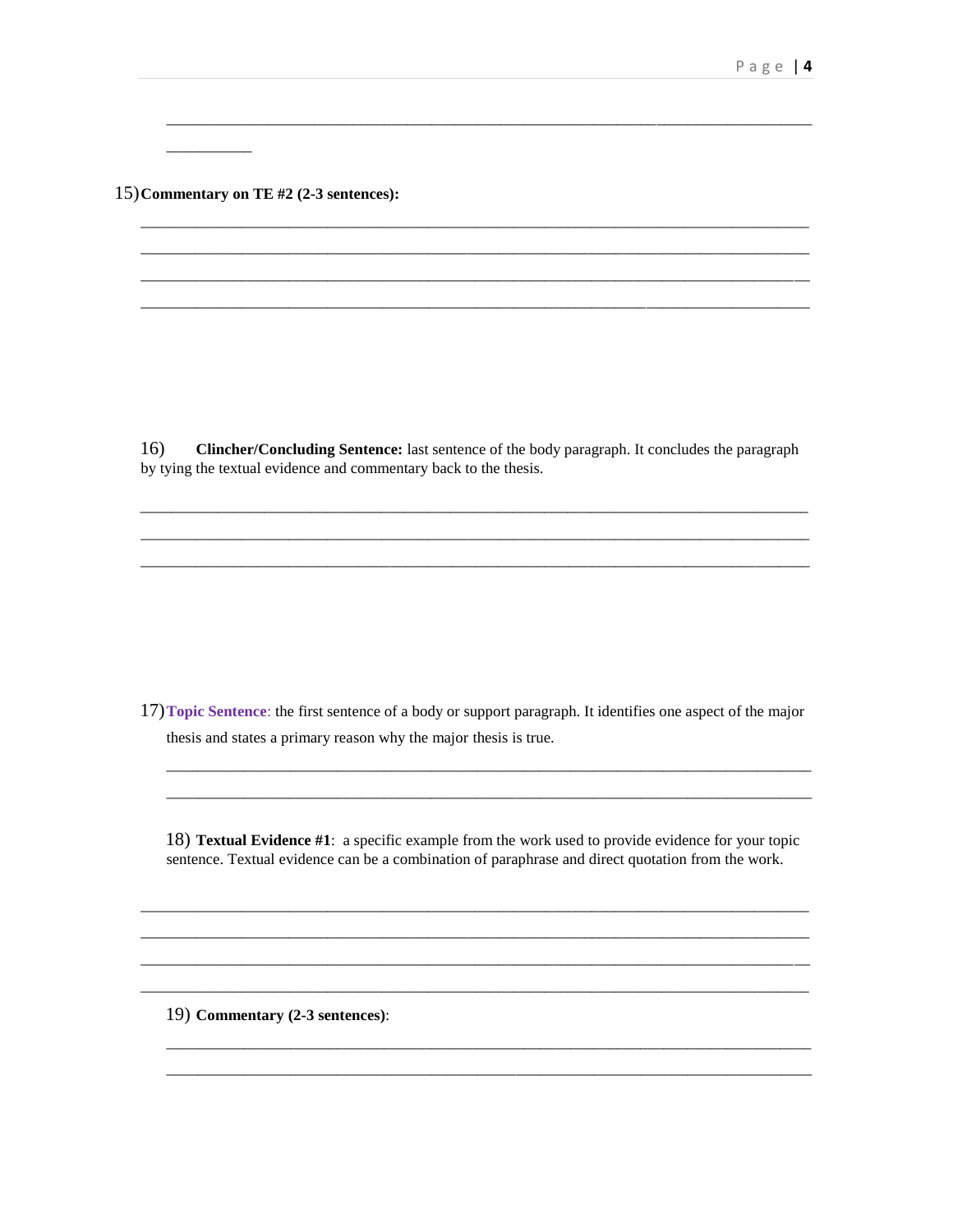20) Transitions: words or phrases that connect or "hook" one idea to the next, both between and within paragraphs. Transition devices include using connecting words as well as repeating key words or using synonyms.

21) Lead-In: phrase or sentence that prepares the reader for textual evidence by introducing the speaker, setting, and/or situation.

22) Textual Evidence #2

 $\frac{1}{1}$ 

23) Commentary on TE #2 (2-3 sentences):

24) Clincher/Concluding Sentence: last sentence of the body paragraph. It concludes the paragraph by tying the textual evidence and commentary back to the thesis.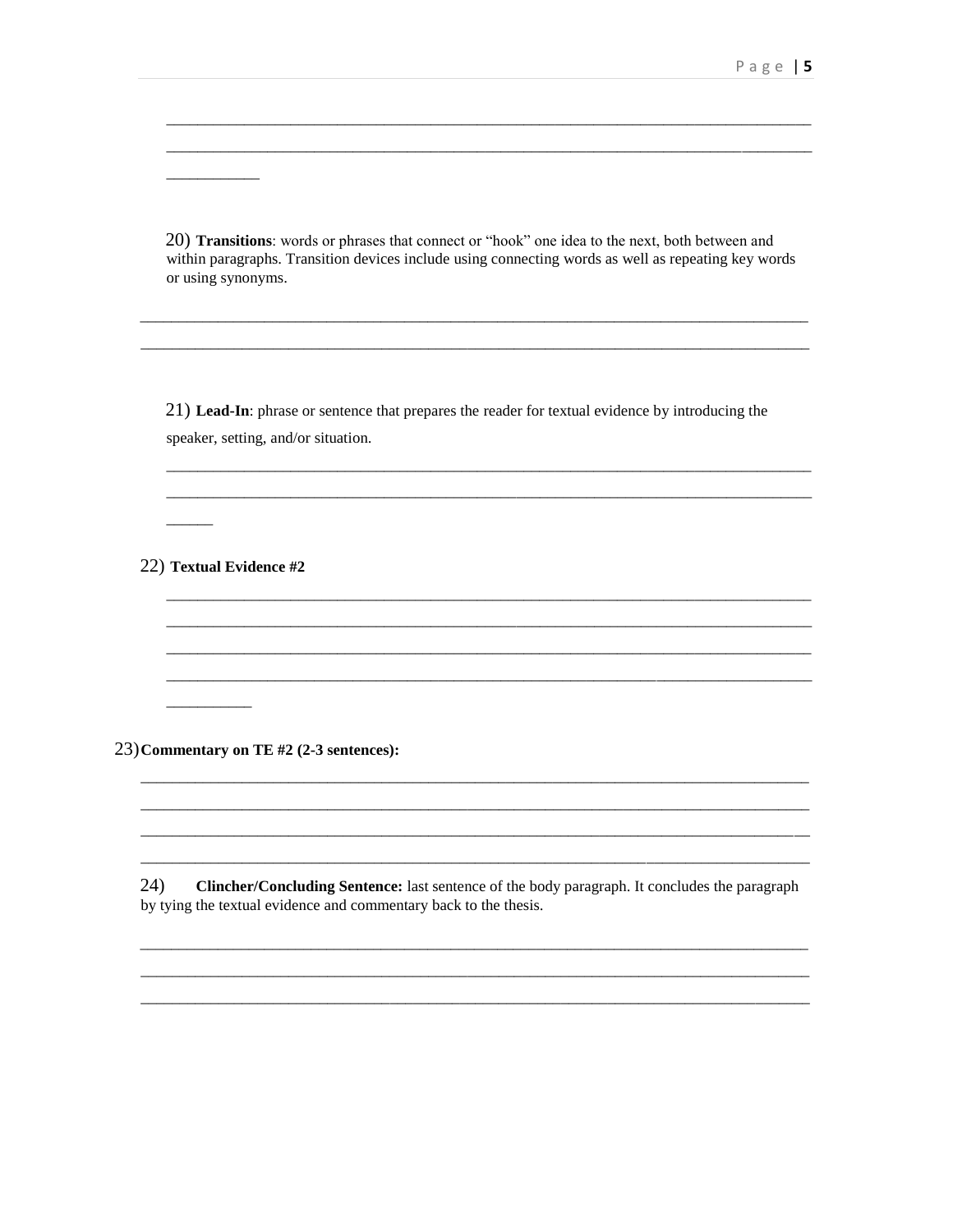25) Topic Sentence: the first sentence of a body or support paragraph. It identifies one aspect of the major thesis and states a primary reason why the major thesis is true.

26) Textual Evidence #1: a specific example from the work used to provide evidence for your topic sentence. Textual evidence can be a combination of paraphrase and direct quotation from the work.

27) Commentary (2-3 sentences):

28) Transitions: words or phrases that connect or "hook" one idea to the next, both between and within paragraphs. Transition devices include using connecting words as well as repeating key words or using synonyms.

29) Lead-In: phrase or sentence that prepares the reader for textual evidence by introducing the speaker, setting, and/or situation.

30) Textual Evidence #2